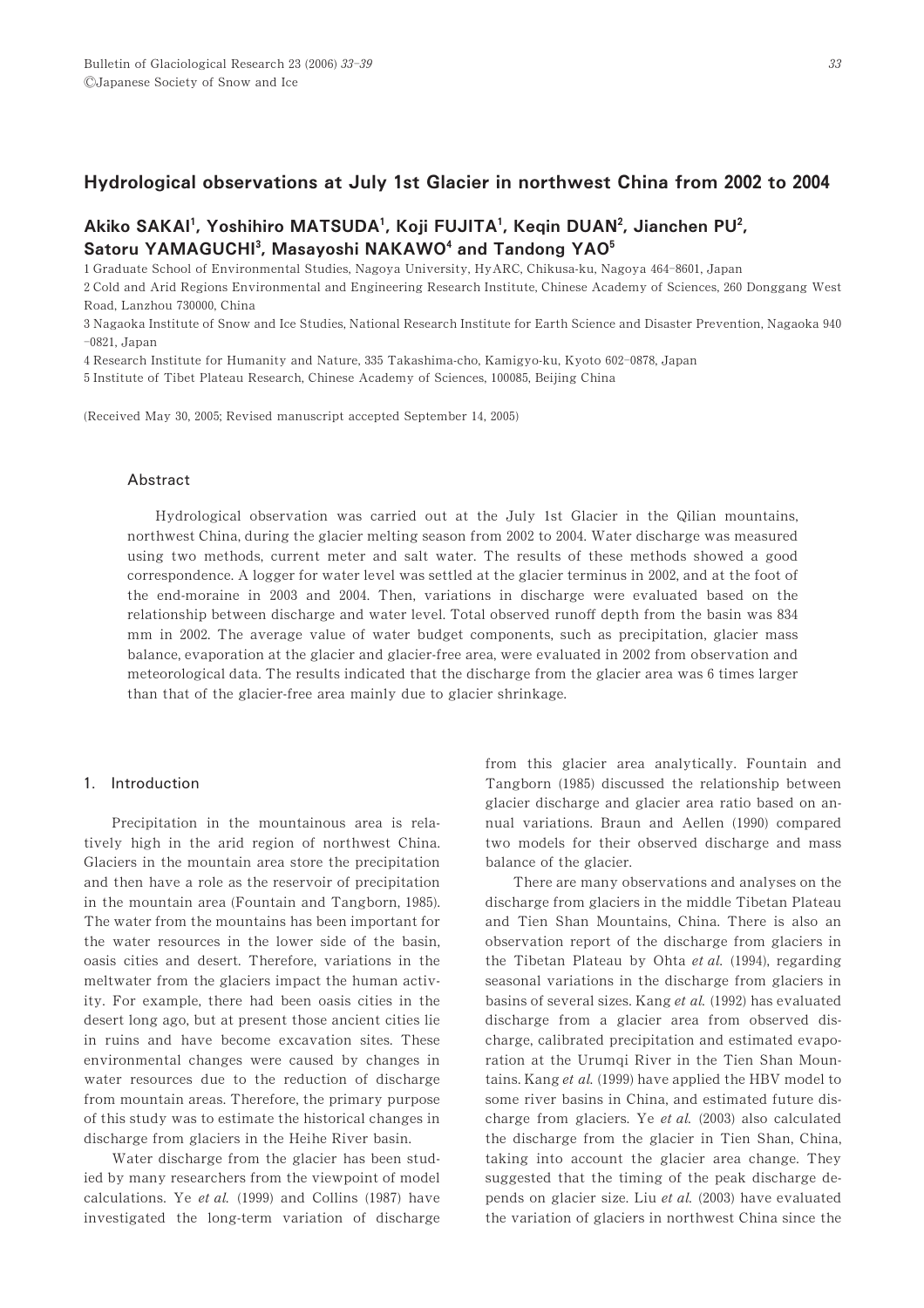Little Ice Age, and also estimated discharge from the glaciers. However, there are few analyses based on observations of glacier mass balance and discharge from glaciers in the Qilian Mountains.

In order to analyze the observed discharge from the glacier, we have here summarized the observations of its discharge, and evaluated each water budget component, such as precipitation, evaporation, and glacier mass balance.

## 2. Location and features of the glacier

The July 1st Glacier is located in the Qilian Mountains in northwest China (Fig.  $1$ ),  $70 \text{ km}$  south from Jiquan, one of the oasis cities along the Western Corridor of the Yellow River. Figure 2 shows the topographical map of the July 1st Glacier, which was made by Shi (1988) in 1978. The glacier is located on the northern slope of the Qilian Mountains.

Sakai et al. (2004) indicated that the shrinkage of the July 1st Glacier has accelerated in recent years. This belongs to the polar type of glaciers (Huang, 1990), and the ice temperature was quite low ( $-6^{\circ}$ C in August in the  $1970s$ ) (Xie et al., 1985). Therefore, some portion of the meltwater refreezes in the snow layer, and it is necessary to take into account the refrozen amount in order to estimate the mass balance of a glacier (Fujita et al., 1996; Fujita and Ageta, 2000).

#### 3. Observations

An automatic Weather Station (AWS) was set up and started measurements near the glacier terminus as of June 10, 2002, and data were collected until September 2004. Matsuda et al. (2004) and Sakai et al. (2006) reported the meteorological data, while Sakai  $et$   $al.$  (2006) calibrated the observed precipitation.

Discharge observation was carried out from June 11 to September 10 in 2002, from August 16 to September 21 in 2003 and from May 28 to September 12 in 2004. We could not carry out observations at the beginning of the melting season in 2003 because of the outbreak of severe acute respiratory syndrome (SARS).



Fig. 2. Observed basin in  $2002$  and  $2003-2004$ . Sites A and B indicate discharge measurement sites in 2002 and in 2003, 2004, respectively. Empty circles show location of Automatic Weather Station. Lysimeters were set up at AWS site and Base camp in 2004.



Fig. 1. Location of July 1st Glacier in Qilian Mountains, and Urumqi No. 1 Glacier in Tian Shan Mountains. Thick lines represent mountain ranges. Chain lines indicate country borders.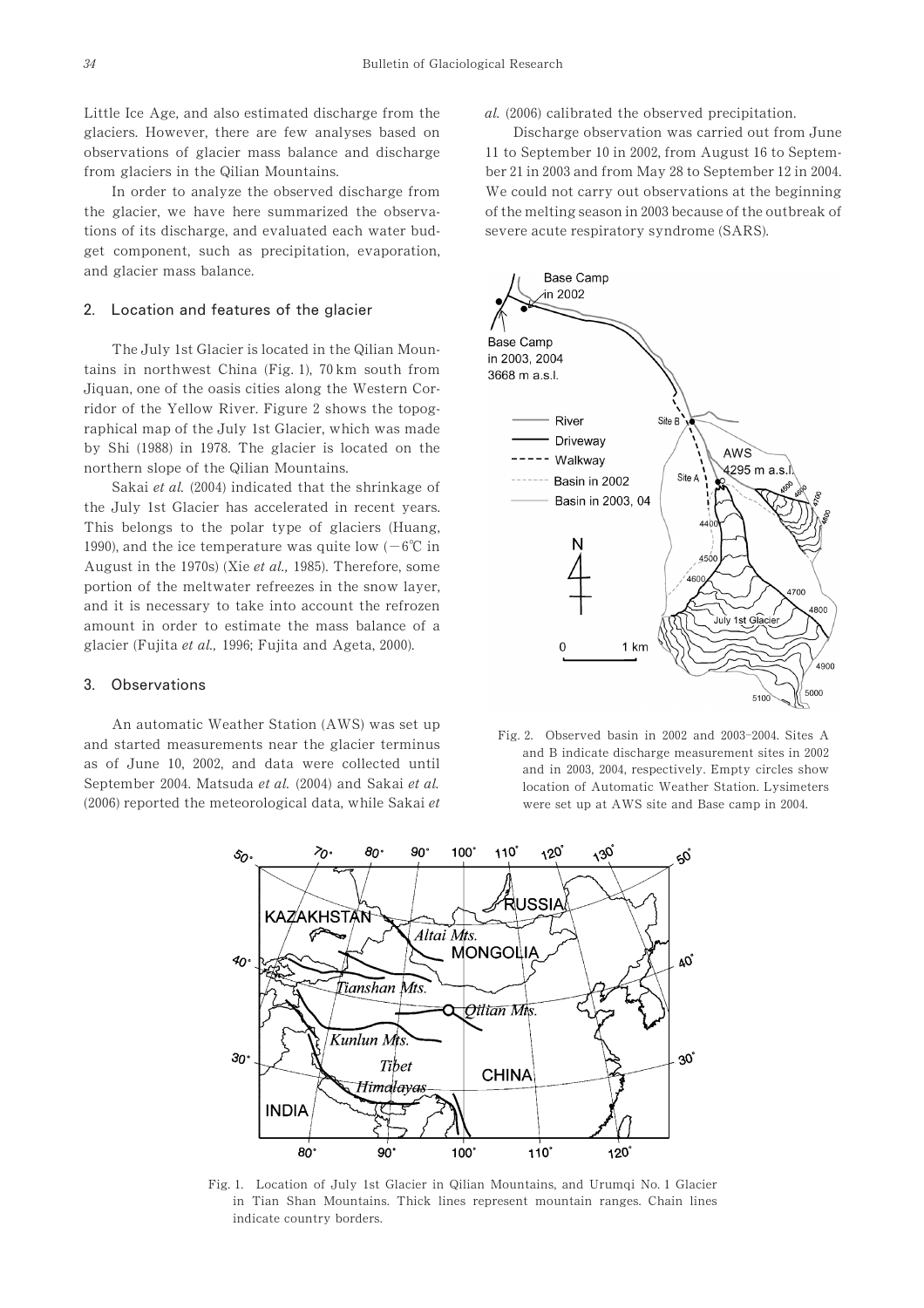Water level was measured at site A from June 11 to September 10 in 2002, and at site B from August  $16$ to September 21 in 2003, from May 28 to July 19 in  $2004$ and from August 12 to September 12 in 2004 as shown in Fig. 2. The drainage area of these basins is summarized in Table 1. Water level was measured at 30minute intervals by water level sensor using the pressure transducer with a resolution of 1 cm. The water level was also measured manually using a pole with a scale when the discharge was measured.

In July 24, 2004, the water level sensor and the water level pole were carried away by heavy discharge. A cross section of the river was also changed dramatically. Therefore, a new water level pole was set in place again on  $28$  July 12, and the water level sensor was also replaced on 12 August 2004.

Discharge was measured by two methods, one velocity-area method using the water current meter, and the other a salt water dilution gauging method. By the water current meter method, mean flow velocity was measured as the 60% water depth velocity was obtained by a Price-type current meter (Sanei Co.). The cross section was measured by a scale with

Table 1. Summary of glacier, glacier-free and total basin area in 2002, 2003, and 2004.

| Year       |             |         | Glacier- |       |
|------------|-------------|---------|----------|-------|
|            |             | Glacier | free     | Total |
| 2002       | Area $km^2$ | 2.46    | 1.29     | 3.75  |
|            | $(Area \%)$ | (66)    | (34)     | (100) |
| 2003, 2004 | Area $km^2$ | 2.85    | 3.36     | 6.21  |
|            | $(Area \%)$ | (46)    | (54)     | (100) |

an interval 10 to 20 cm in width.

The method using salt water and electric conductivity referred to by Hayakawa  $(1998)$  is as follows. First, salt-rich water is made in a bucket, and the water volume  $: V_s$  and electric conductivity  $: C_o$  of the salt-rich water are measured. The salt-rich water is then dumped into the upper stream and electric conductivity is measured downstream (about 30 m down from the dumping point) at intervals of  $5$  seconds  $(: C).$ If the distance between the dumping point and the electric conductivity measurement point is too short, the mixing length of the salt-rich water would not be enough to mix with the river water. On the contrary, if the distance is too long, the distribution of measured electric conductivity would not be unclear. We selected the distance to be  $30 \text{ m}$  from the above two limitations. The discharge level can then be derived from the following equation by measuring the conservation of its salt mass:

$$
Q = \frac{C_o V_s}{\int (C - C_w) dt} \quad \text{or} \quad Q = \frac{C_o V_s}{(C_{ave} - C_w) \Delta t}, \quad (1)
$$

where  $C_{ave}$  = average of electric conductivity measured downstream.

- $\Delta t$ =period of electric conductivity measurement of dumped salt water.
- $C_w$ =electric conductivity of the stream.

It is not necessary to measure the cross-sectional area in order to calculate discharges by this method. Therefore, this calculation is easy to apply to complicated river flow such as in mountain areas. One example of diagrams of the observed electric conductivity variations is shown in the Figure 3. The observed



Fig. 3. Example of fluctuation of electric conductivity, when the discharge was measured by salt water dilution gauging method. t,  $C_w$ , and  $C_{ave}$  correspond with parameters in Eq.  $(1)$ .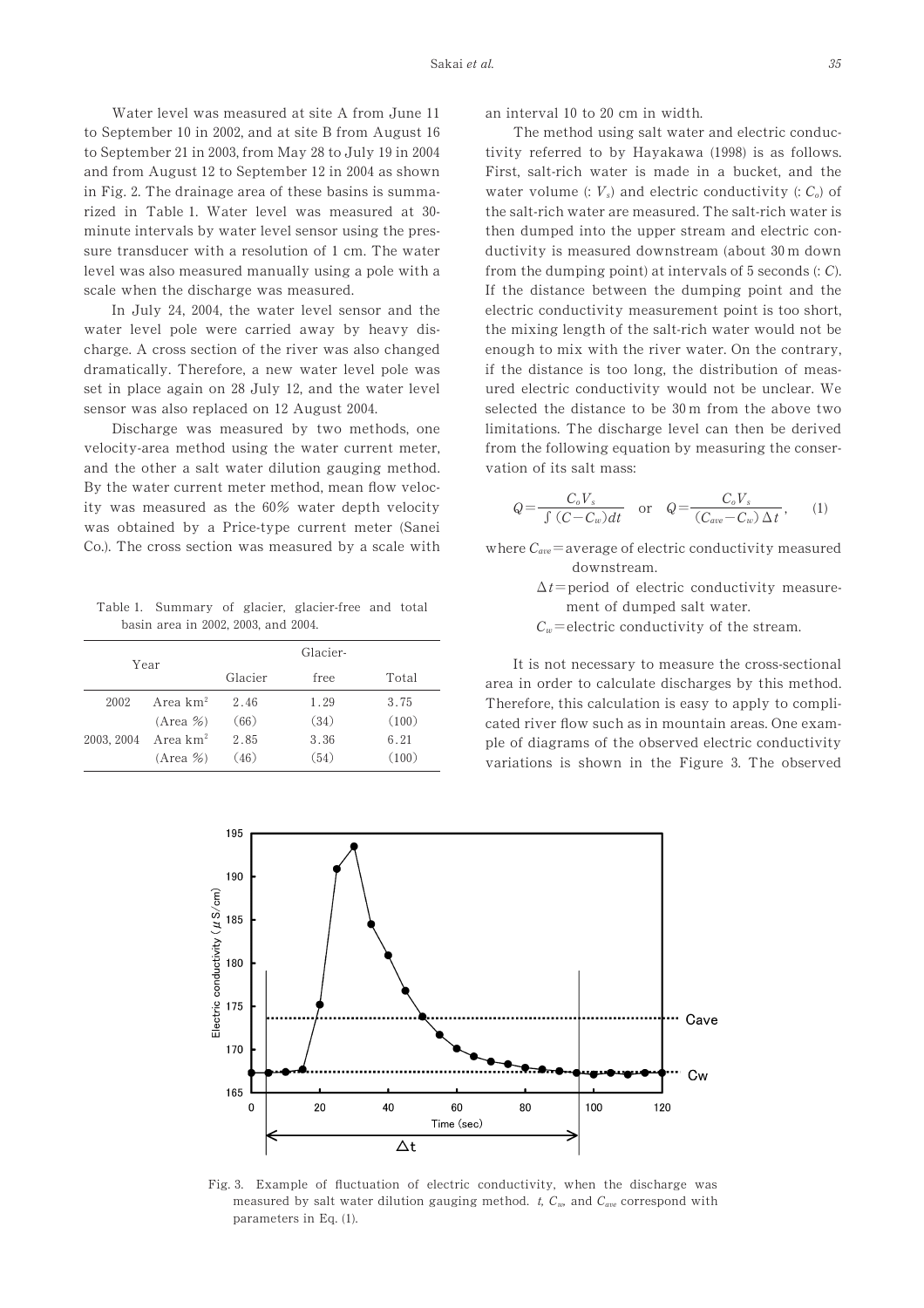

Fig. 4. Relationships between water level and discharge observed from 2002 to 2004. Discharge measurement by salt water dilution gauging method is shown by empty circles and velocity-area method using the water current meter by solid circles.

value necessary to calculate discharge in Eq.  $(1)$  is indicated in Fig. 3.

## 4. Results of observations

The relationship between water level and discharge using the above two methods is shown in Fig. 4. All correlation coefficients of the approximated curve were more than 0.85. The result of the discharge using the salt water method corresponded well to that using the current method as shown in Fig.  $4(c)$ . The daily averages of observed discharges calculated from each observed water level using the relationship between the water level and discharge (Fig. 4) are shown in Fig. 5. The values of the observed discharge obtained manually when there was no logger for the water level in August 2004 are also shown in Fig. 5.

## 5. Discussion

Observed runoff depth at the basin  $(Q_d)$  was composed of runoff depths from the glacier area  $: Q_g$  and glacier-free area (:  $Q_f$ ). The runoff depth can then be expressed as follows:

$$
Q_d = Q_g + Q_f. \tag{2}
$$

Water balance equations at the glacier and at the

glacier-free area can then be expressed as follows:  
\n
$$
Q_g = Q_{gp} - Q_{ge} - Q_{gm} - \Delta S_g,
$$
\n(3)

$$
Q_f = Q_{fp} - Q_{fe} - \Delta S_f, \qquad (4)
$$

where  $Q_{gp}$ =precipitation from glacier area,

- $Q_{cm}$ =mass balance at glacier,
- $Q_{ge}$ =evaporation at glacier ice surface,
- $\Delta S_{\nu}$ =changes of the stored water in the glacier,

 $Q_{fp}$ = precipitation at glacier-free area,

- $Q_f$ =evaporation at glacier-free area, and
- $\Delta S_f$ =changes of the stored water in the glacierfree basin.

All units are in mm. Stored water in the glacier can be assumed to be zero, since the July 1st Glacier is a polar-type glacier (Huang, 1990), and the glacier ice temperature was less than  $-5^{\circ}$ C (Matsuda *et al.*, 2004). Also, there are rocks, debris and little vegetation or soil in the glacier-free area of this basin, making for little water storage capacity. Therefore, it can be assumed that the change in the stored water in the glacier-free basin is zero.

Precipitation measured and calibrated at the AWS site during the observation period in  $2002$  was 309 mm (Sakai et al. 2006). Precipitation at the glacier and glacier-free areas during that period were  $203 \,\mathrm{mm}$ and 106 mm, respectively, in the entire observed basin  $(3.75 \text{ km}^2)$ . Total glacier mass balance in 2002 during the summer was  $-911$  mm in the glacier area (2.46)  $km<sup>2</sup>$ ) ( $-598$  mm in the entire observed basin) which was calculated from the data in Matsuda et al. (2004).

Evaporation (: E) (mm sec<sup>-1</sup>) at the glacier surface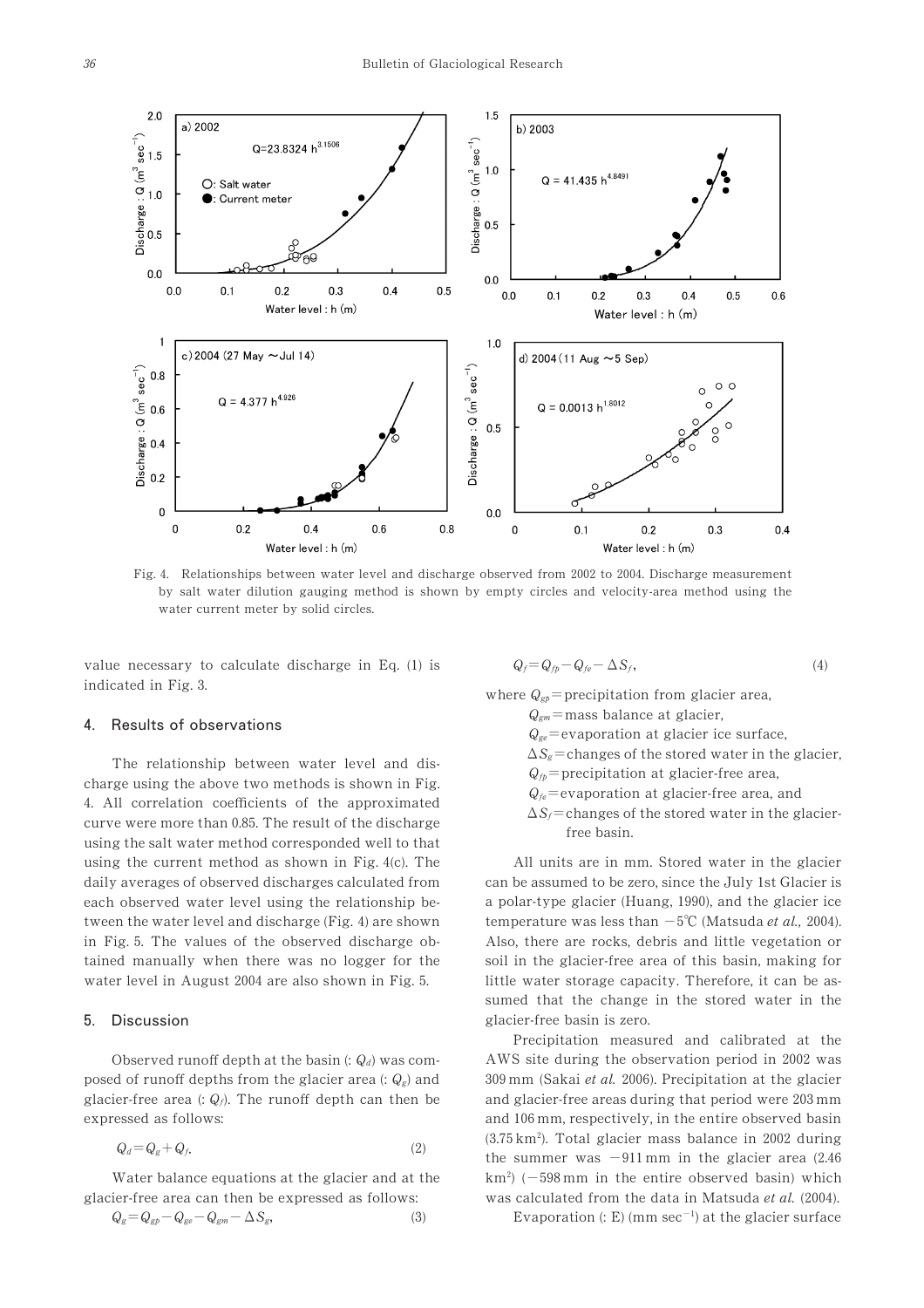

Fig. 5. Variation of discharge during melting season in 2002, 2003 and  $2004$ . White circle shows instantaneous value (not daily) of observed discharge calculated manually from observed water level.

can be calculated from bulk aerodynamic formulas as follows:

$$
E = 1000 \rho_a C_H U (hq(T_a) - q(T_s)) / \rho_w, \qquad (5)
$$

- where  $\rho_a$  = air density (=0.819 kg m<sup>-3</sup> at 4000 m a.s.l),
	- $C_H$ = heat transfer coefficient (=0.002 (Kondo and Yamazawa, 1986), non-dimensional),

 $U=$  wind speed (m sec<sup>-1</sup>),

- $T_a$ =air temperature (°C),
- $T_s$ =surface temperature (°C),
- $q(T)$ =saturated specific humidity at air temperature  $T$  (°C)(non-dimensional),
- $h$ =relative humidity (0-1), and
- $\rho_w$ =water density (1000 kg m<sup>-3</sup>).

The heat transfer coefficient, 0.002 (Kondo and Yamazawa, 1986), which was induced at the snow surface, was applied. Surface temperature of the glacier can be assumed to be  $0^{\circ}$ C during the melting season. Evaporation at the glacier surface was calculated using meteorological data near the glacier terminus at an interval of one day. Total evaporation from June 11 to September 6 in 2002 was 47 mm in the area of the glacier (31 mm in the whole drainage area) from Eq. (2). Total discharge from the glacier (:  $Q_g$ ) during the observation period can then be evaluated to be  $1173$  mm in the glacier area from Eq. (3) and  $769$  mm in the entire drainage. Discharge from the glacier-free area can be calculated to be 65 mm in the entire drainage area (188 mm in the glacier-free area) as a residual value between observed total discharge and discharge from the glacier area from Eq.  $(2)$  by assuming that there was no stored water change at the basin. Precipitation in the glacier-free area should be equal to that in the glacier area, 309 mm. Thus, evaporation should be  $121 \text{ mm}$  in the glacier-free area ( $42 \text{ mm}$  in the whole drainage area).

The above elements of total discharge from the basin have been summarized in Table 2. Discharge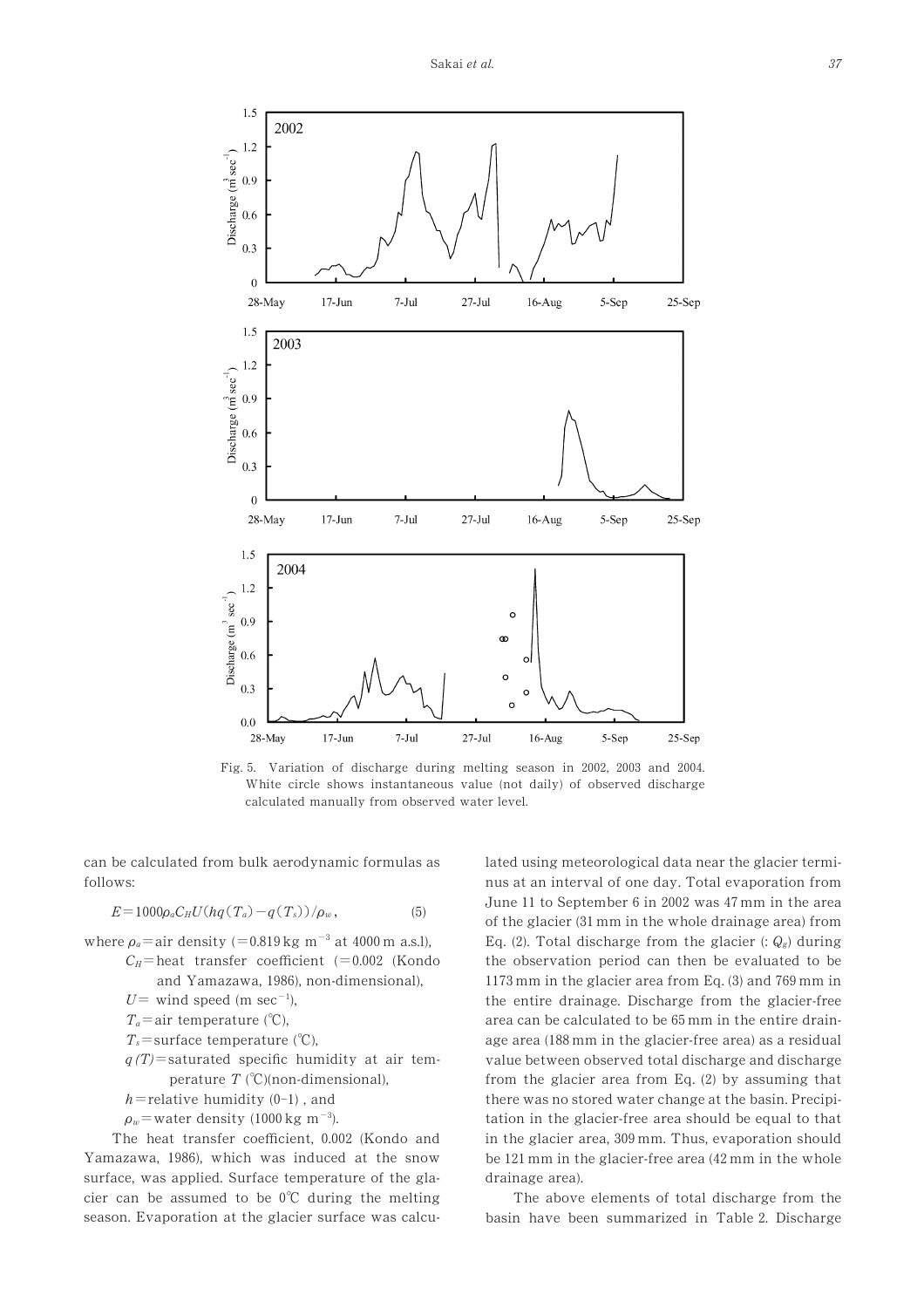Table 2. Summary of all components of runoff depth from total basin from 11 June to 6 September in 2002. Precipitation observed at AWS site. Evaporation from glacier calculated by bulk aerodynamic method. Evaporation from glacier-free area observed by lysimeter. Mass balance evaluated from observation by staken method. Total runoff depth from glacier induced from each component.

| From 11 June to 6 Sep.<br>in 2002 |               | R <sub>11</sub> noff from<br>each area<br>(mm) | Area<br>(km <sup>2</sup> ) | Runoff from<br>entire basin<br>(mm) |
|-----------------------------------|---------------|------------------------------------------------|----------------------------|-------------------------------------|
| Glacier                           | Precipitation | 309                                            |                            | 203                                 |
|                                   | Evaporation   | 47                                             | 2.46                       | 31                                  |
|                                   | Mass balance  | $-911$                                         |                            | $-598$                              |
|                                   | Runoff        | 1173                                           |                            | 770                                 |
| Glacier-free                      | Precipitation | 309                                            | 1.29                       | 106                                 |
|                                   | Evaporation   | 123                                            |                            | 42                                  |
|                                   | Runoff        | 186                                            |                            | 64                                  |
| Total                             |               |                                                | 3.75                       | 834                                 |

from the glacier area in the glacier area  $(1173 \text{ mm})$  was more than 6 times that from the glacier-free area in the glacier-free area  $(188 \text{ mm})$  since the decreasing glacier mass balance contributed to the discharge.

### 0. Concluding remarks

Variation in the discharge from the basin during the melting season from  $2002$  to  $2004$  has been evaluated on the basis of the relationship between water level and discharge measurements.

In 2002, each component of discharge from the basin, such as precipitation, evaporation, and glaciermass balance was evaluated from observed data and calculation from the residual value. In the  $2002$ , discharge from the glacier was more than 6 times that from the glacier-free area because of the glacier shrinkage.

Unfortunately, there are not enough data on water levels, in other words, discharge to analyze the variation of discharge in the basin from 2002 to 2004, because of many missing values. In further study, we will have an applicable estimation of discharge after analysis of the glacier-mass balance and evaporation in the glacier-free area.

## Acknowledgments

We would like to express our thanks to Prof. Yutaka Ageta of the Institute for Hydrospheric-Atmospheric Sciences, Nagoya University for his valuable suggestions on these analyses. We wish to thank all of the members of the Project for their valuable support in the field. The field research and data analyses were funded by a Grant-in-Aid for Scientific Research (Project No. 14209020) from the Ministry of Education, Culture, Sports, Science and Technology of Japan, and The Sumitomo Foundation. This is a contribution from the Oasis Project (Historical evolution of adaptability in an oasis region to water resource changes) being promoted by the Research Institute for Humanity and Nature (RIHN).

#### References

- Braun, L.N. and Aellen, M. (1990): Modelling discharge of glacierized basins assisted by direct measurements of glacier mass balance. IAHS Publ. no. 193, 99-106.
- Collins, D. (1987): Climatic fluctuations and discharge from glacierized Alpine basins. IAHS Publ. no. 168, 77-89.
- Fountain, A.G. and Tangborn, W.V. (1985): The effect of glaciers on streamflow variations. Water Res. Res.  $21$  (4), 579-586
- Fujita, K., Seko, K., Ageta, Y., Pu, J. and Yao, T. (1996): Superimposed ice in glacier mass balance on the Tibetan Plateau. J. Glaciol. 42 (142). 454-460.
- Fujita, K. and Ageta, Y. (2000): Effect of summer accumula tion on glacier mass balance on the Tibetan Plateau revealed by mass-balance model. J. Glaciol.  $46$  (153),  $244-$ 252
- Hayakawa, N. (1998): Hydrological observations. Guide to Observations on Snow Hydrology. International Hydrological Program. (Eds. Nakawo and Hayakawa) UNESCO. 49- $.54$
- Huang, M. (1990): On the temperature distribution of glaciers on China. Journal of Glaciology, 36 (123), 210-215.
- Kang, E., Yang, D., Zhang, Y., Yang, X. and Shi Y. (1992): An experimental study of the water and heat balance in the source area of the Urumqi River in the Tien Shan mountains. Annals of Glaciology,  $16$ ,  $55-66$ .
- Kang, E., Cheng, G., Lan, Y. and Jin, H. (1999): A model for simulating the response of discharge from the mountainous watersheds of inland river basins in the arid area of northwest China to climatic changes. Science in China, Series D, Vol. 42, 52-63.
- Kondo, J. and Yamazawa, H. (1986): Bulk transfer coefficient over a snow surface. Boundary-layer Meteor., 34, 123-135.
- Liu, S., Sun, W., Shen, Y. and Li, G. (2003): Glacier changes since the Little Ice Age maximum in the western Qilian Shan, northwest China, and consequences of glacier discharge for water supply. J. Glaciol.,  $49$  (164),  $117-124$ .